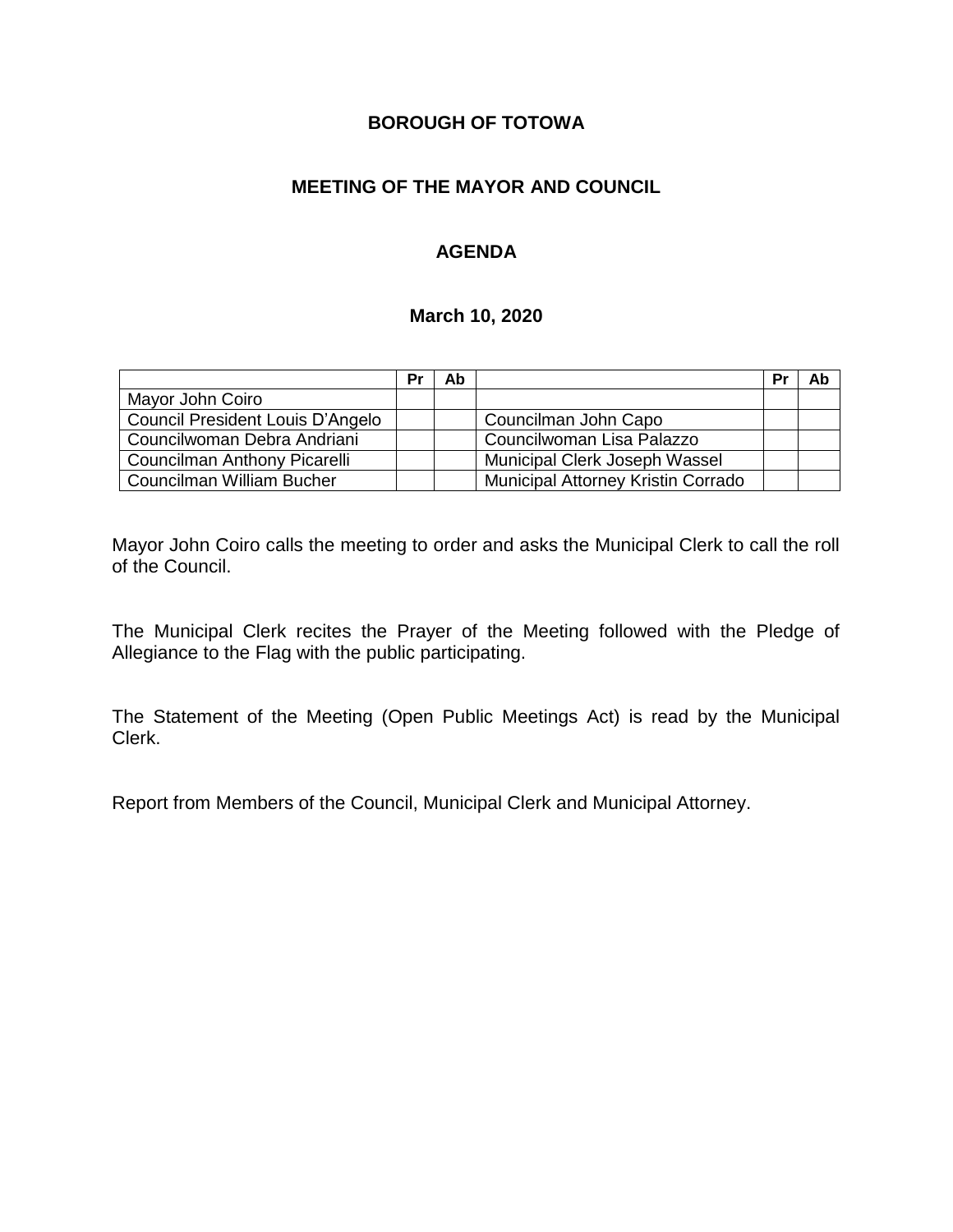Minutes of the Mayor and Council for the meeting of February 25, 2020.

Minutes of the Mayor and Council for the special meeting of March 2, 2020.

# **COMMITTEE ON FINANCE: PICARELLI, D'ANGELO, CAPO.**

Resolution No. 2020-06 for the payment of bills.

Resolution authorizing the Treasurer to issue refunds to various property owners pursuant to State Tax Court judgments.

# **COMMITTEE ON PUBLIC SAFETY: D'ANGELO, CAPO, BUCHER.**

Firemen's application, the purchase of firemen's equipment and authorize a firemen's physical for Michael Bastante for Volunteer Fire Company No. 1.

## **COMMITTEE ON PUBLIC WORKS: BUCHER, PALAZZO, PICARELLI.**

Resolution Authorizing The Purchase And Delivery Of One 2020 International Dump Truck For The Department Of Public Works.

Resolution Authorizing The Purchase And Delivery Of One Henke Snow Plow For The Department Of Public Works.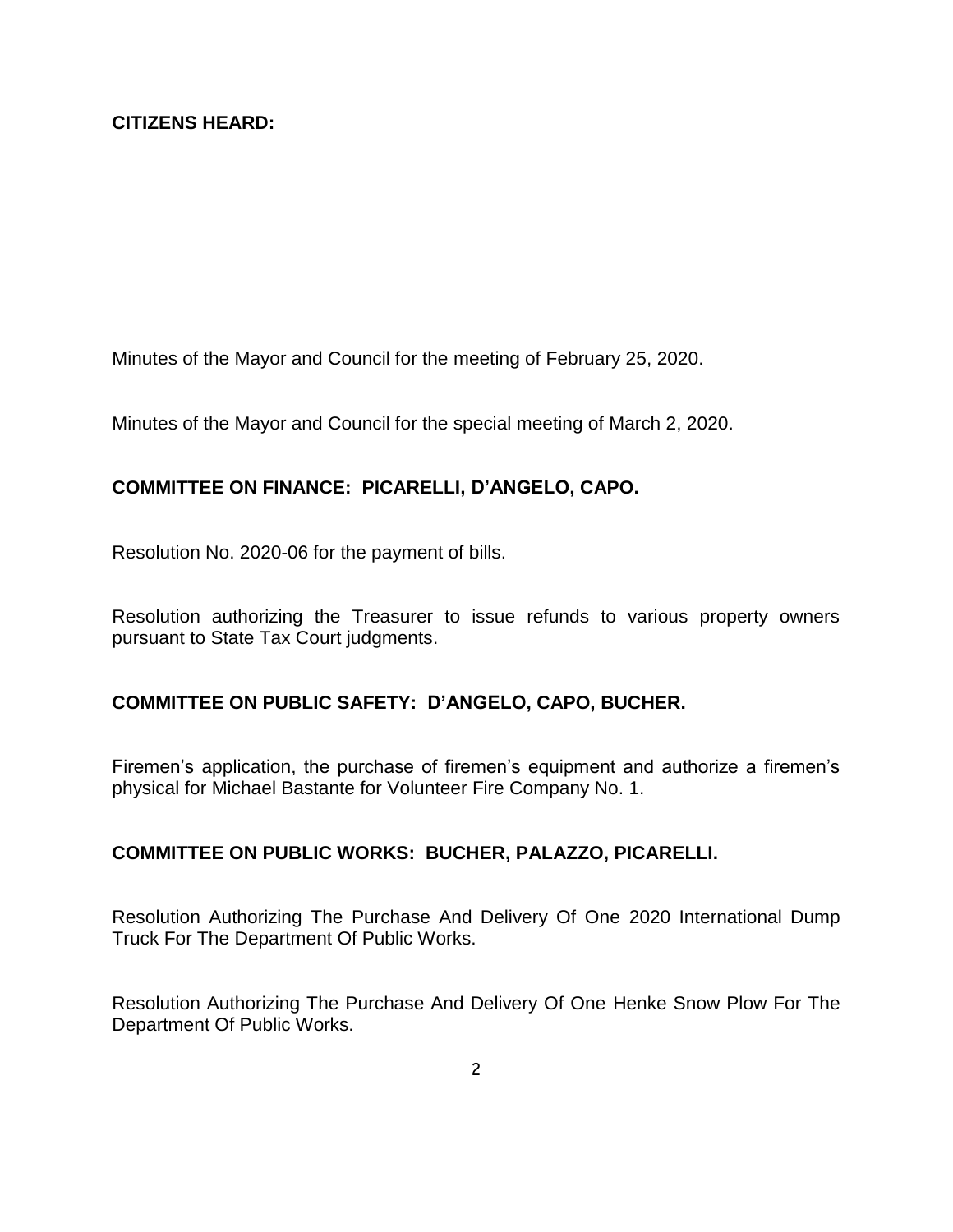Resolution Authorizing The Purchase And Delivery Of One Swenson Spreader For The Department Of Public Works.

Payment Estimate No. 3 in the amount of \$39,886.29 to Manor II Electric, Inc. for the DPW Garage and Shepherds Lane Pump Station Generator Improvements.

#### **COMMITTEE ON ENG. & PUB. PROPERTY: CAPO, ANDRIANI, D'ANGELO.**

No report.

## **COMMITTEE ON LIAISON & INSPECTION: ANDRIANI, BUCHER, PALAZZO.**

Resolution Authorizing The Application To The New Jersey Library Construction Bond Act.

Resolution Certifying The Matching Funds For The Application To The New Jersey Library Construction Bond Act.

Letter from the Board of Health advising that the Annual Rabies Clinic will be held on Tuesday, April 28, 2020 at the DPW Garage at 7:00 p.m.

## **COMMITTEE ON LEG. & ORDINANCES: PALAZZO, PICARELLI, ANDRIANI.**

Introduce on first reading and advertise for public hearing an Ordinance Of The Borough Of Totowa Authorizing The Execution Of A Financial Agreement With Respect To A Portion Of Certain Property Identified On The Borough's Tax Maps As Block 154, Lot 19.07 Located Within The North Jersey Developmental Center Redevelopment Area.

Resolution Of The Borough Of Totowa, In The County Of Passaic, State Of New Jersey, Making Application To The Local Finance Board Seeking Authorization For Not To Exceed \$200,000 Non-Recourse Redevelopment Area Bonds In Connection With The Redevelopment Of The North Jersey Developmental Center Redevelopment Area Pursuant To N.J.S.A. 40A:12A-29(a)(3) And N.J.S.A. 40A:12A-67(g).